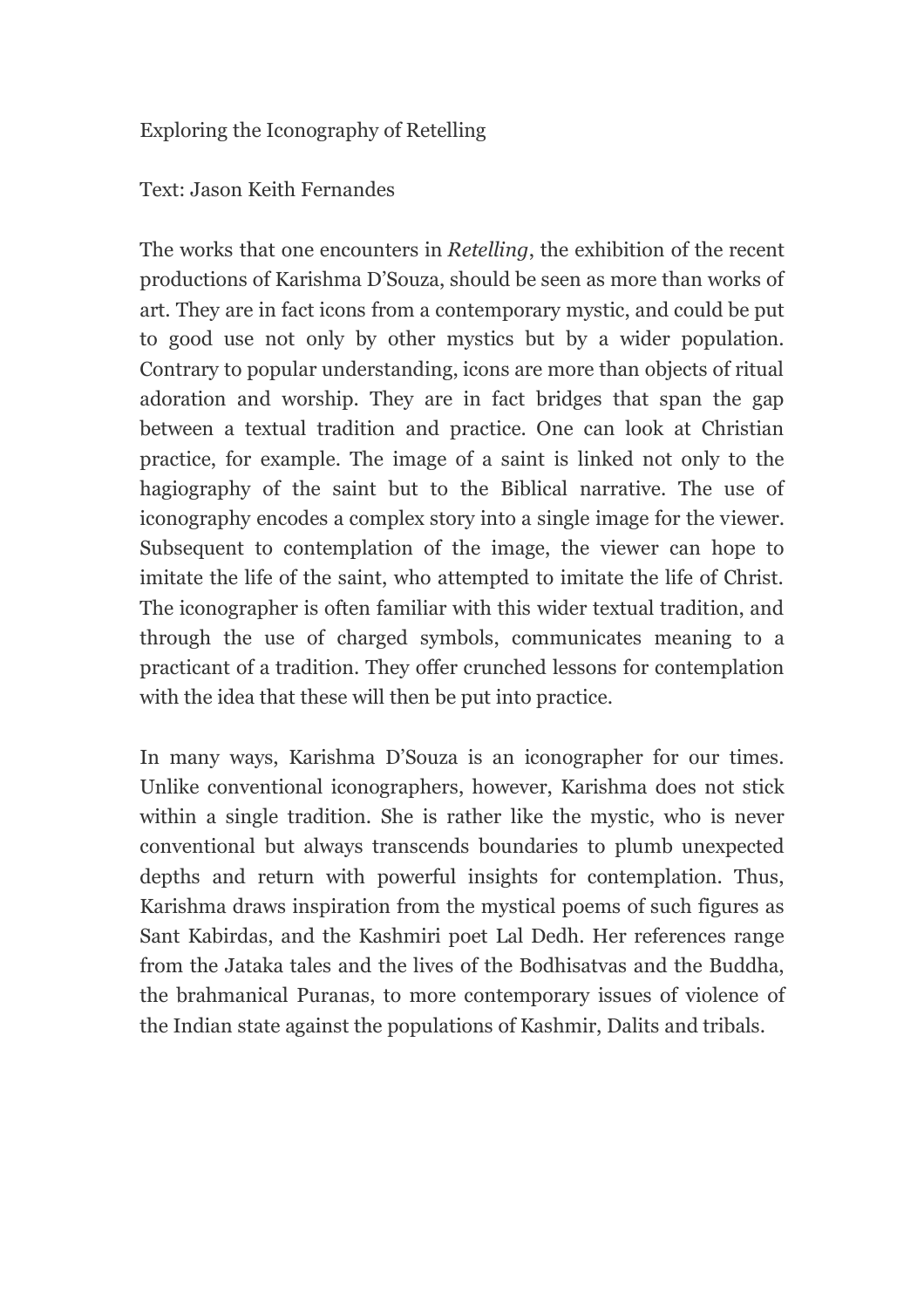

Karishma also works in the tradition of the iconographers through the symbolic charge that she presses onto the colours on the canvas. Take, for example, the use of gold for the ears of the sleeping Buddha in the work titled "Burma Buddha". Karishma would have the golden ears bear three meanings. The first refers to the most common understanding of gold, as precious; thus, the gold ears designate that to hear or listen is what is most important. The second offers a more anti-materialist, and perhaps iconoclastic, suggestion, that gold is an inert metal, and the golden ears are dead objects incapable of hearing the pleas and prayers of supplicants. The third reading that she offers is where the similarity of gold with yellow is played on to suggest that the city in the background painted in yellow appears golden only in the distance; closer inspection reveals that the yellow emerges from sand, not gold, and hence is liable to disintegrate at any moment.

Blue is another colour that runs through the works in *Retelling*. Once again, we could commence with the signification of blue through reference to its location in "Burma Buddha". Blue is used in this canvas to represent what the artist calls "peaceful, expanding space". Karishma is also aware, however, that blue is the colour associated with the Ambedkarite movement and hence with Dalit pride. Given the manner in which the caste-critical poet Kabir is taken up by some Ambedkarite groups, it is no wonder that "Sand Castles" is marked by a plethora of blue circles. Each of these circles is a reference to a couplet of Kabir

from the *Bijak of Kabir* (compiled and translated by Linda Hess and Sukhdev Singh).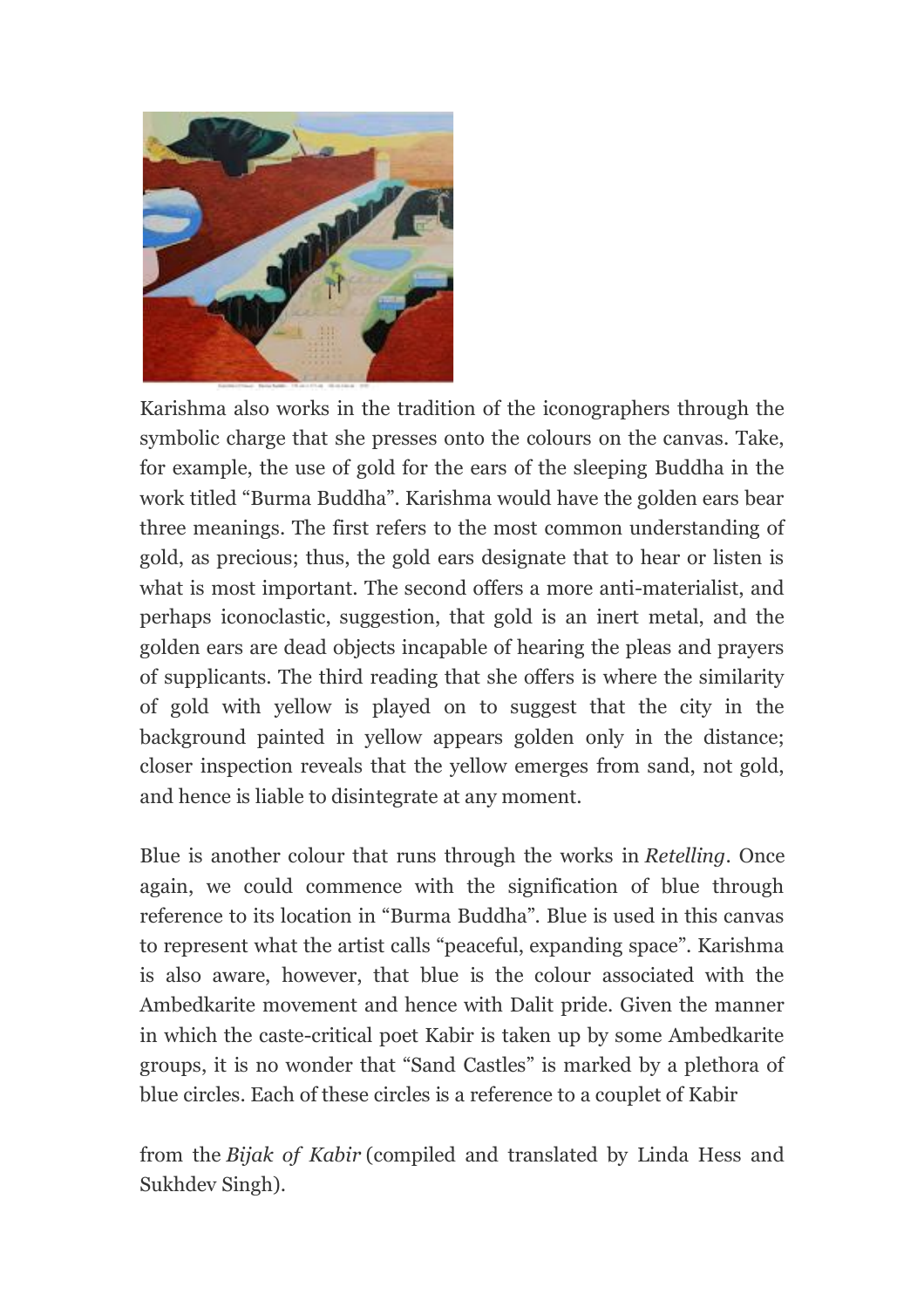Take, for instance, the circle on the top left of the canvas that refers to the following:



A raft of tied together snakes In the world-ocean. Let go, and you'll drown. Grasp, and they'll bite your arm.

Or the second circle in the bottom row that features a tear within a millstone that illustrates the following:

seeing the mill turn brings tears to the eyes. No one who falls between the stones Comes out unbroken.

If blue is symbolically charged in Karishma's works, then so is water, once again signified, as is common, by blue. Water bodies, and especially rivers, are present in almost every image on display. Unsurprisingly inspired by the verses of Kabir, who seems to be critical in this phase of her work, the river is linked with the idea of overcoming:

Use the strength of your own arm, Stop putting hope in others. When the river flows through your own yard,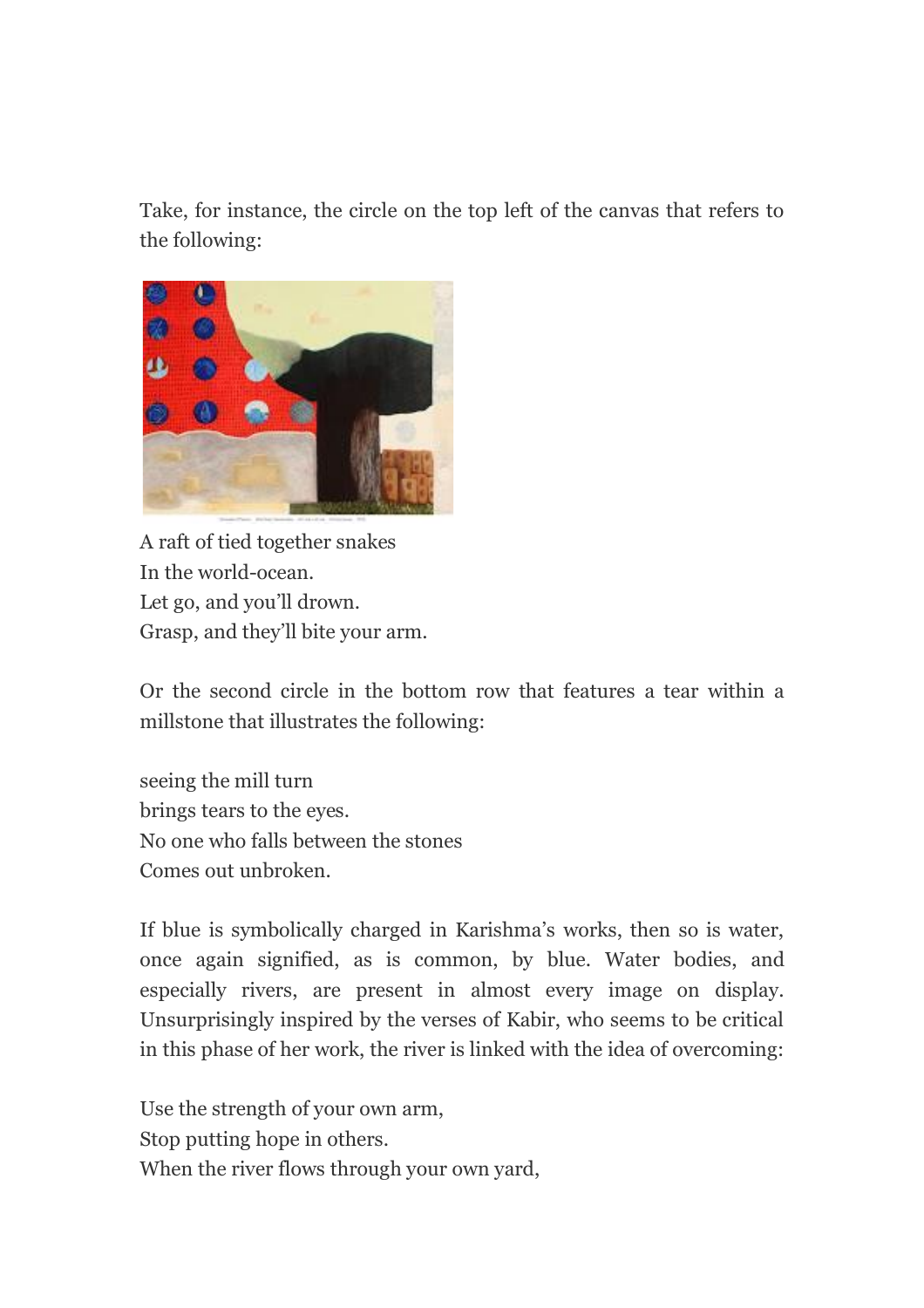How can you die of thirst?



The river is present not only in "Wastelands: dead pasts", but also in "Chembur". The foreground of "Chembur", alive with indoor plants, references the home of her grandparents in the suburb of Bombay that Karishma remembers as one of the first "very nurturing" spaces she encountered. Outside the home lies an empty and terrifying landscape snaked through by a river that represents the limits that must be overcome on the journey towards adulthood. Given the title of this canvas one can't help but imagine that despite the emptiness the view outside her grandparent's house is actually suggestive of an urban landscape. Urban landscapes in Karishma's earlier works are often either empty of people suggesting the anomie and isolation that marks contemporary cities.

The water bodies in "Guarded city: unseeing" reference a poem from the Kashmiri poet Lal Ded, from the compilations in the book *I Lalla*(selected and translated by Ranjit Hoskote):

Three times I saw a lake overflowing a lake. Once I saw a lake mirrored in the sky. Once I saw a lake that bridged north and south. Mount Haramukh and Lake Kausar. Seven times I saw a lake shaping itself into emptiness.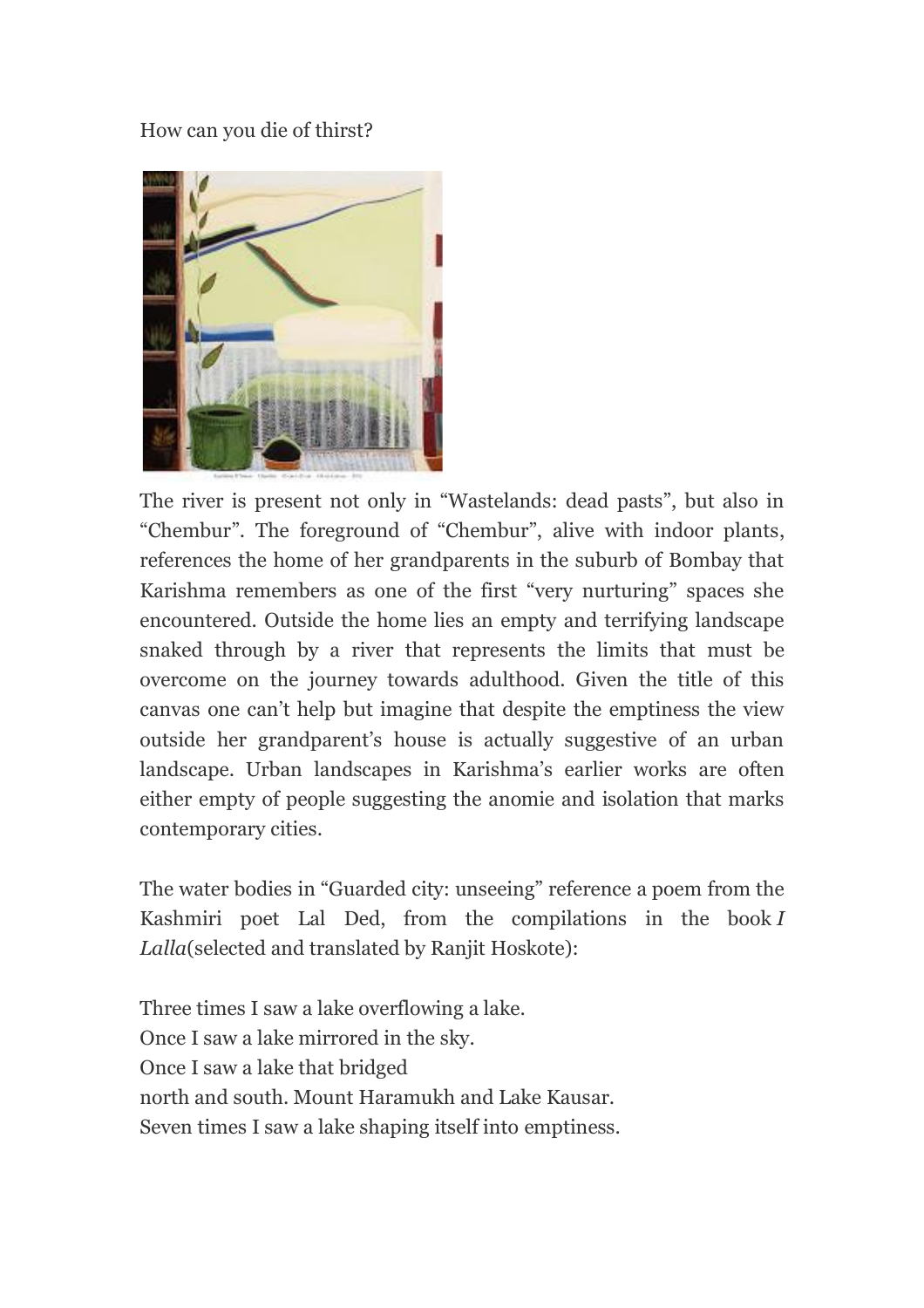

Emptiness is also the theme of "Guarded city: unseeing". While gated communities represent security from the population outside the grounds of expensive residential colonies, Karishma inquires whether this shutting off does not create an anomic sense of isolation. With curtains drawn over windows, represented here by the thick black lines in the centre of the canvas, no one looks in, and no one looks out either. The choice of exclusive surroundings ensures that the very environs become frightening. This image also makes reference to the political situation in Kashmir with the island in the top background represented by an island with chinar. Reading deeper into the canvas, the gated community could also refer to the Kashmiri people forced into house arrest. The chinar of Kashmir stand mute in testimony to the violence forced on these people, who are encircled by orange red-hued hills on all sides.



Similar hues are also present in "Himalayan landscape: unseeing", where the orange tents represent Hindutva and the red on the horizon, blood.

As if in response to the violence represented by walls is the image "Lal Ded". In this case, the wall, a symbol of violence, is also marked by the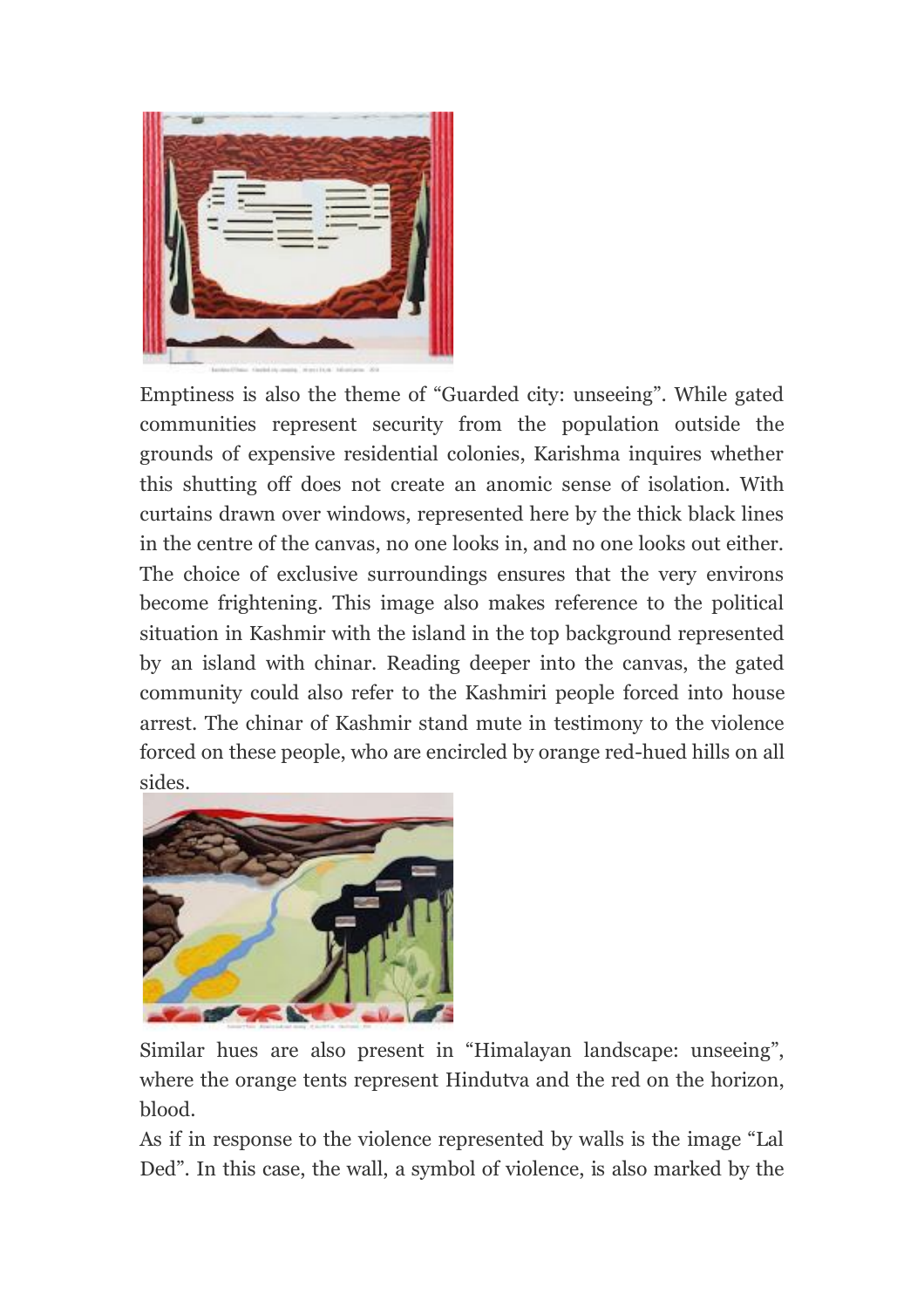hues of orange and red, but it is split apart by the ever present river and calls to mind the verses from Robert Frost's poem, "Mending Wall":

Something there is that doesn't love a wall, That sends the frozen-ground-swell under it, And spills the upper boulders in the sun; And makes gaps even two can pass abreast.

Perhaps this splitting of the metaphoric wall through persistence, in this case of aquatic force, is the resilience that is referred to in the poem [from Lal Ded that has influenced m](https://1.bp.blogspot.com/-SeLjgYWlNC4/WAC-EgokWeI/AAAAAAAABkw/ZqP9yhvlBkk0s7OXFy5qpGrauP8NklyTQCLcB/s1600/Karishma+D)any of the works in this collection:



Resilience: to stand in the path of lightening. Resilience: to walk when darkness falls at noon. Resilience: to grind yourself fine in the turning mill. Resilience will come to you.

While many of these canvases make visible reference to places that Karishma has visited, the image that relates most to the Goan context is "Wastelands: dead pasts". In this image, the blue neck of the figure emerging from the water is a reference to the Puranic myth of Shiva Neelakanta. In this myth, Shiva's neck turned blue when he consumed the poison that emerged from the fabled churning of the ocean of milk. In this image, the neck is part of a larger feminine figure that could be construed as a reference to the idol of Gauri, worshipped in some traditions a day before her son Ganesh. The present day Gauri is, of course, the brahmanical usurpation of the vernacular mother goddess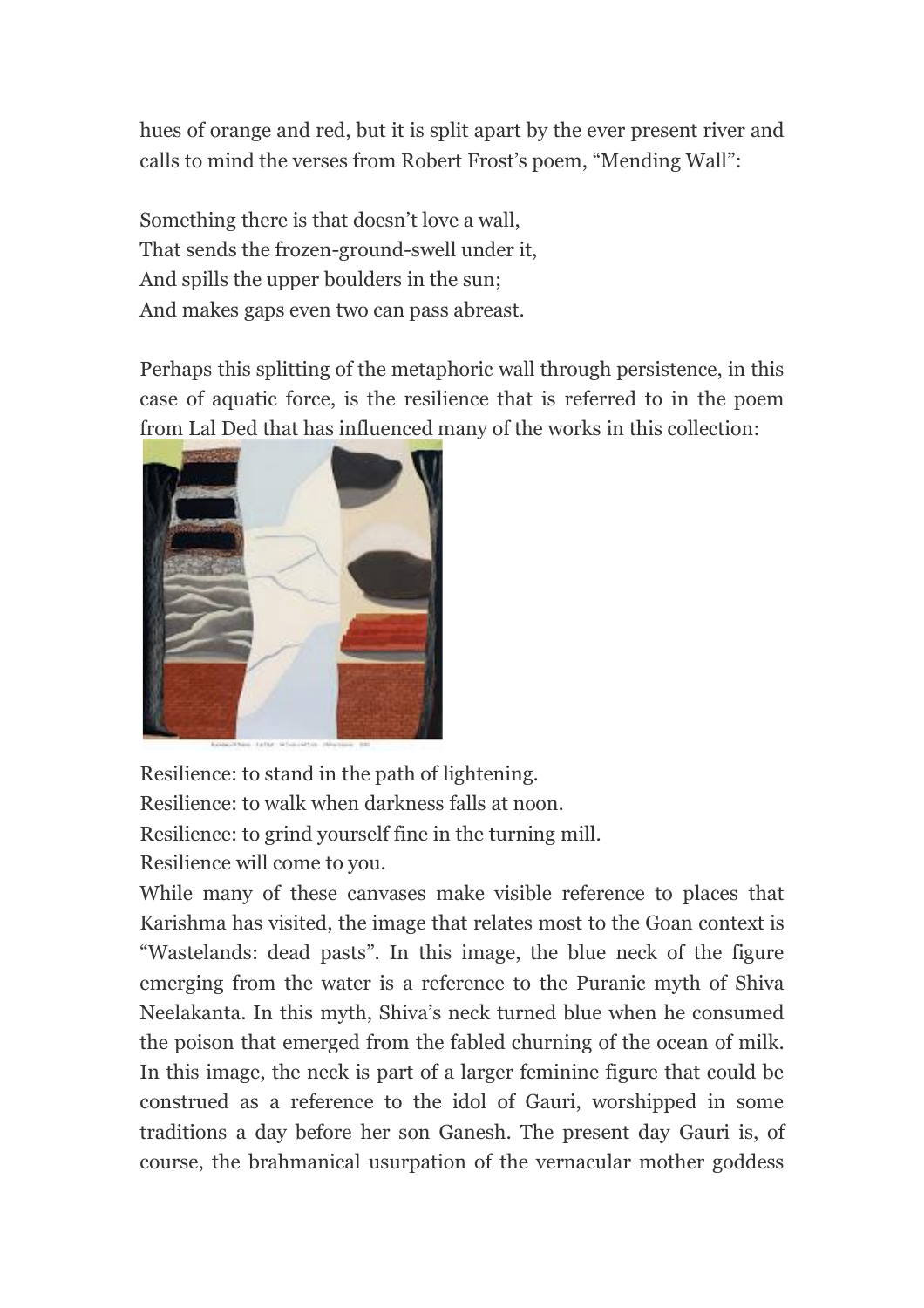Santeri, who is worshipped by the marginalized communities of Goa in her self-embodied form of the anthill. In this case, Santeri emerges from a wasteland that has been created thanks to the effects of the mining industry.



The state of affairs that Karishma depicts in this canvas need not necessarily be read as an impotent lament for our future. Rather, there is a peculiar Christian imagery that can also be read into this image through a reference to the vision of the Prophet Ezekiel. The Old Testament records the Prophet Ezekiel as having a vision of a valley filled with very dry bones. In this vision, Ezekiel is commanded by God to prophesy and put flesh on the bones and subsequently restore the bones to life. The vision, therefore, is one that promises hope – that even in the darkest of hours, a return to values can in fact bring redemption. This, I believe, is one of the messages that one can take away from this icon.

In *The Death of the Author* (1967), French literary critic and theorist Roland Barthes argued against the need to incorporate the biographical context of the author or the meanings intended into the reading of the text. Instead, he argued in favour of the independence of the artistic production of the author. The moment the work was produced and subject to the gaze of the audience, the author was dead, and the work had a life of its own, gaining multiple readings based on the gazes of infinite numbers of individual readers. A great liberation is made possible through such a position, allowing for the proverbial thousand flowers to bloom. Given that each person is now enabled to bring their own experiences to the reading of the text or image, this diversity allows